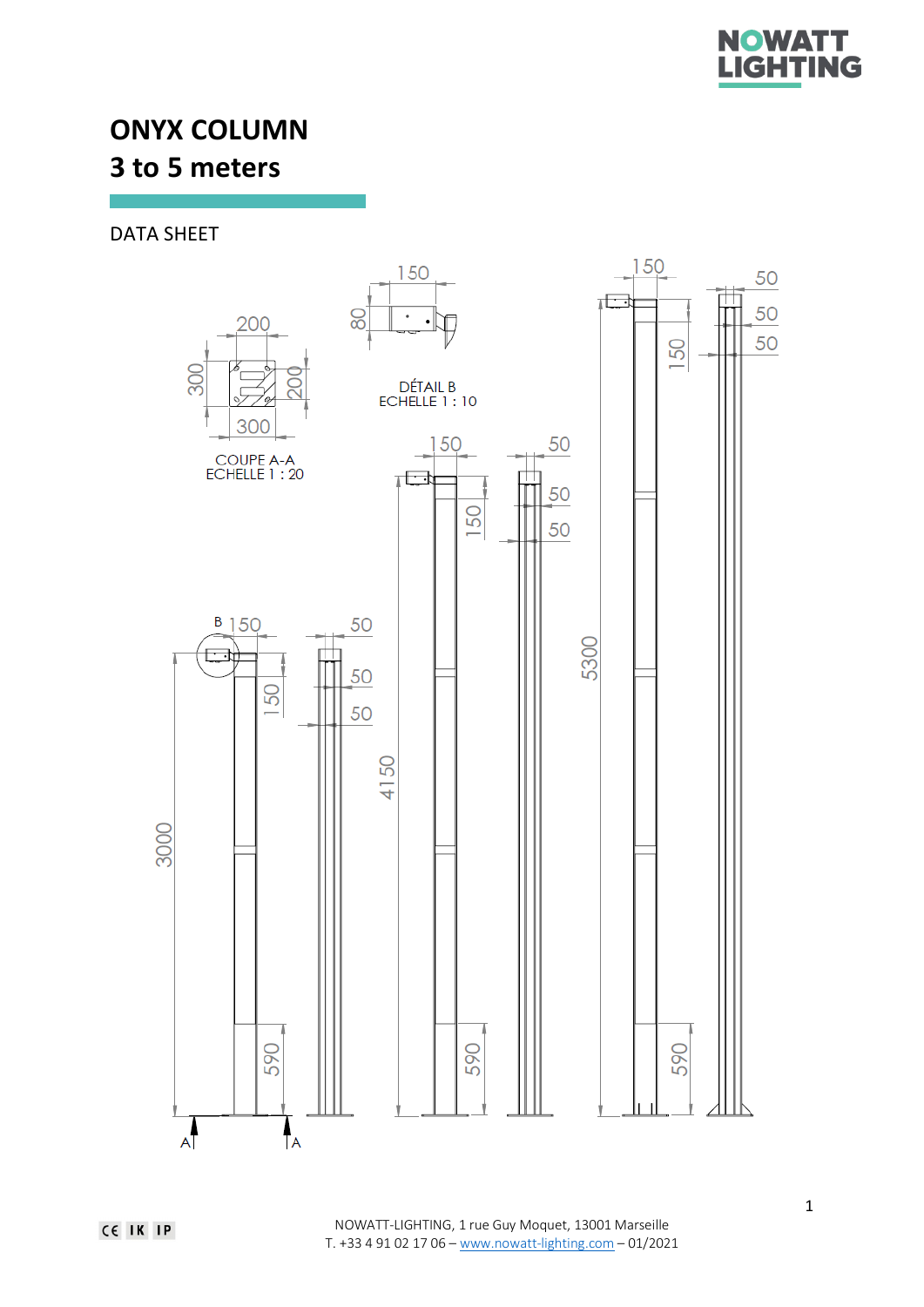

## **PRODUCT SPECIFICATION**

Solar outdoor lighting fixture connected with Led. Built in galvanized steel with polyester powder coated paint finish. Battery LiFePO4. Solar cells Sunpower Back Contact. Charging temperatures: - 10°C / + 60°C. Battery's operating temperatures: - 30°C / + 85°C. Class III - IP 67 for the lantern - IP 55 for the column - IK 07 - CE.

| Onyx Column | Weight   | Dimensions of the column |
|-------------|----------|--------------------------|
| 3 meters    | 75 kg    | 3000 x 150 x 150 mm      |
| 4 meters    | 95 kg    | 4150 x 150 x 150 mm      |
| 5 meters    | $115$ kg | 5300 x 150 x 150 mm      |

Options:

- Bidirectional motion sensor.
- Bidirectional motion sensor + light wave.

Algorithmic management by microprocessor with a guarantee of:

- The charge management and computation of an optimal power all yearround considering latitude, season, and weather condition, with MPPT.
- Management of battery operating temperatures for extended battery lifespan.
- Battery's discharge management to guarantee the operating time 365 nights per year.

### **LEDS**

Choice of Leds:

- 2200 K,
- 2700 K,
- 3000 K,
- 4000 K.

### **OPTICS**

3 optics available depending on the width of the path to enlighten and the height of the column wished.

- Optic 10: if Width of the path > Height of the column,
- Optic 11: if Width of the path = Height of the column,
- Optic 12: if Width of the path < Height of the column.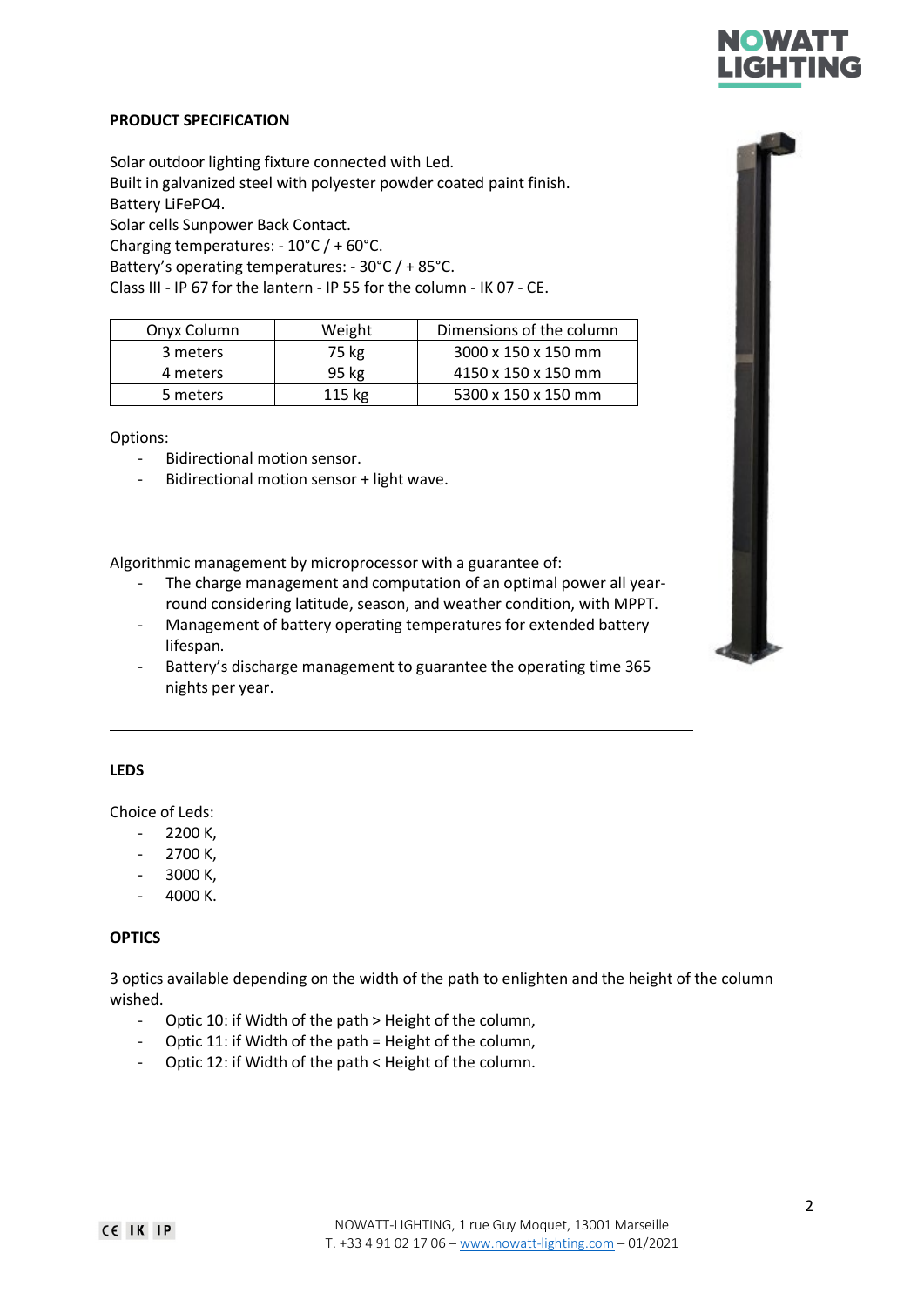

## **BATTERY**

| Onyx Column | Battery LiFePO4  |
|-------------|------------------|
| 3 meters    | 7,6 Ah – 19,2 V  |
| 4 meters    | 11,4 Ah – 19,2 V |
| 5 meters    | 15,2 Ah - 19,2 V |

| Cycles | DOD (in %) | Lifespan (in years) |
|--------|------------|---------------------|
| 2000   | 100        |                     |
| 3000   | 80         |                     |
| 8000   |            |                     |

# **SCENARIOS**

The application allows to define the operating mode and time. NOWATT application available on:





OTHER COLORS ON DEMAND

### **FRAME COLORS**



GRAPHITE INTERPON FUTURA BLACK 2100 SAND BLASTED CODE YW359 F

## **WARRANTY**

Product guaranteed for two years in accordance with the warranties of the French lighting union.